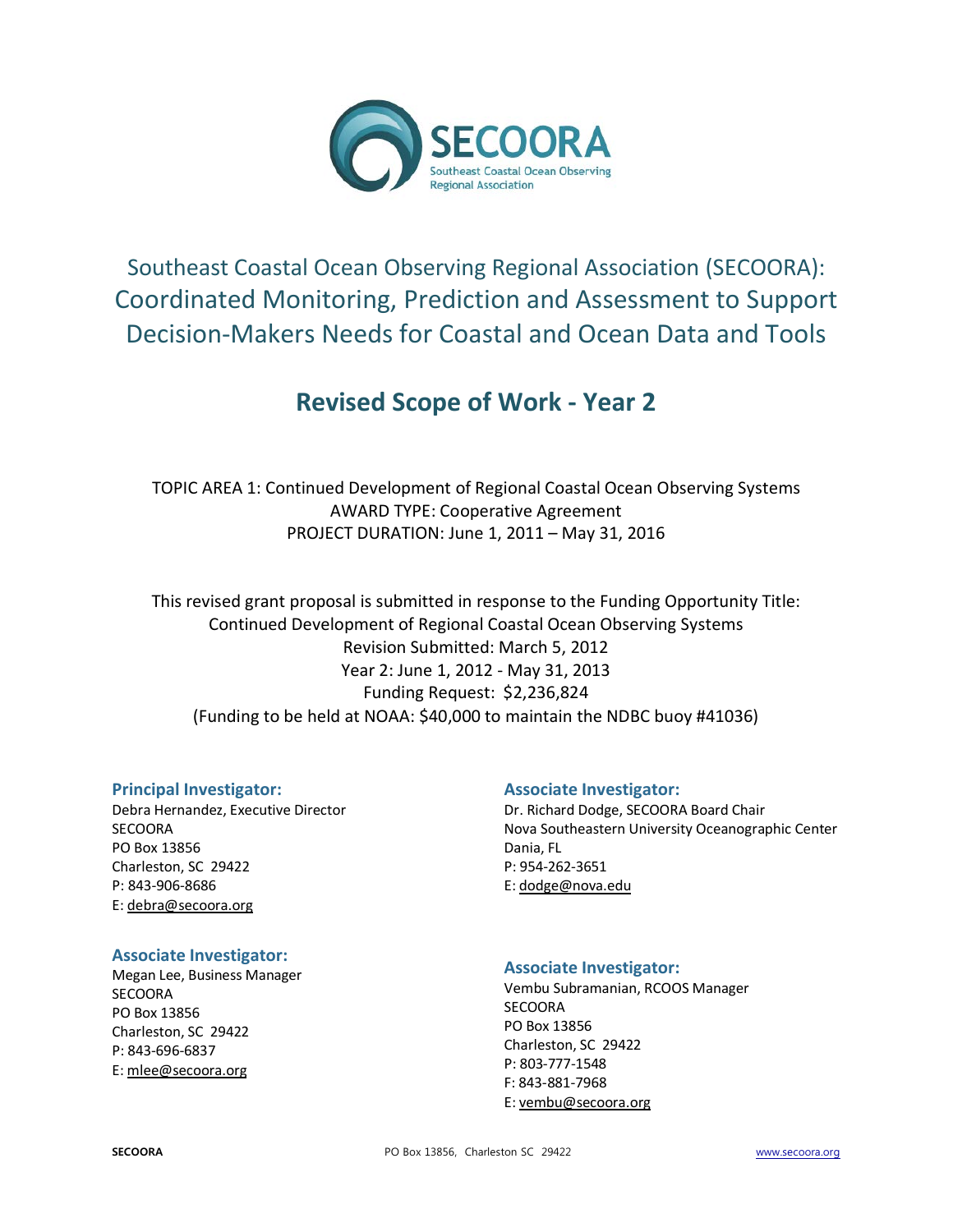### **Introduction**

SECOORA has been allocated \$2,268,824 for Year 2 of its five-year Regional Coastal and Ocean Observing System (RCOOS) project. This is a slight increase from our FY11 award level but only represents 57% of the funding that was requested. This revised scope of work describes the activities that will be undertaken with this level of funding. As per the FY12 award letter, SECOORA will commit: (1) \$600,000 towards supporting priority High Frequency Radars (2) \$17,500 towards implementation of biological data services; (3) \$3,324 to develop annual strategic initiatives for SECOORA in coordination with the IOOS Advisory committee, and (4) \$8,000 to assess the integration of water quality data and advisory modeling output in to the European Environment Agency's Eye on Earth network platform. Of the total allocated to SECOORA, \$40,000 should remain at NOAA for NDBC to maintain buoy 41036. Major goals and objectives for Year 2 are described in Table 1.

| <b>Goals</b>                                                                | <b>Objectives</b>                                                                                                                                                                    |
|-----------------------------------------------------------------------------|--------------------------------------------------------------------------------------------------------------------------------------------------------------------------------------|
| Goal 1: Sustain SECOORA as a<br>Regional Information Coordination<br>Entity | 1.1 Ensure Stakeholders Inform RA Priorities and RCOOS Development and<br>Implementation.<br>1.2 Coordinate and Implement a Conceptual Operations Plan for a Southeast (SE)          |
|                                                                             | RCOOS.                                                                                                                                                                               |
| Goal 2: Sustain an Observing                                                | 2.1: Sustain Moored and Coastal Stations.                                                                                                                                            |
| Subsystem for the SE                                                        | 2.2: Operate and maintain the priority HF Radars                                                                                                                                     |
|                                                                             | 2.3: Support Glider Operations. (NOT FUNDED IN YEAR 1 or 2)                                                                                                                          |
|                                                                             | 2.4: Support Hurricane Wind & Water Level Measurements. (NOT FUNDED IN YEAR 1<br>or $2)$                                                                                             |
| Goal 3: Support a Multi-Scale                                               | 3.1: Support Regional and South Atlantic Bight (SAB) Subregional Circulation Modeling.                                                                                               |
| <b>Multi-Resolution Modeling</b>                                            | 3.2: Implement Forecasting of Storm Surge, Inundation, and Coastal Circulation.                                                                                                      |
| Subsystem                                                                   | 3.3: Develop a Nearshore Circulation Model for Rip Current Forecasting. (NOT FUNDED<br>IN YEAR 1 or 2.)                                                                              |
|                                                                             | 3.4: Provide Species-specific Habitat Models that Integrate Remotely Sensed and In<br>Situ Data to Enhance South Atlantic Fisheries Management Council (SAFMC) Stock<br>Assessments. |
|                                                                             | 3.5: Improve Beach/Shellfish Water Quality Advisories                                                                                                                                |
| Goal 4: Enhance the Data                                                    | 4.1: Service Data Providers and Capture Data.                                                                                                                                        |
| Management and Communication                                                | 4.2: Provide Information to Users and Stakeholders Rapidly and Effectively.                                                                                                          |
| (DMAC) Subsystem                                                            | 4.3: Coordinate/Collaborate data management efforts with U.S Integrated Ocean                                                                                                        |
|                                                                             | Observing System (IOOS®) on biological data services and SOS reference<br>implementations                                                                                            |
|                                                                             | 4.4: Achieve Operational Status. (Limited implementation due to funding levels.)                                                                                                     |
| Goal 5: Support a Targeted and<br>Leveraged Education and Outreach          | 5.1: Provide Tools and Opportunities for Observing Related Science Education (NOT<br>FUNDED IN YEAR 2)                                                                               |
| Subsystem                                                                   | 5.2: Increase Understanding of and Support for Observing Through Targeted<br>Stakeholder Outreach. (NOT FUNDED IN YEAR 2)                                                            |

#### **Table 1. Major Goals and Objectives**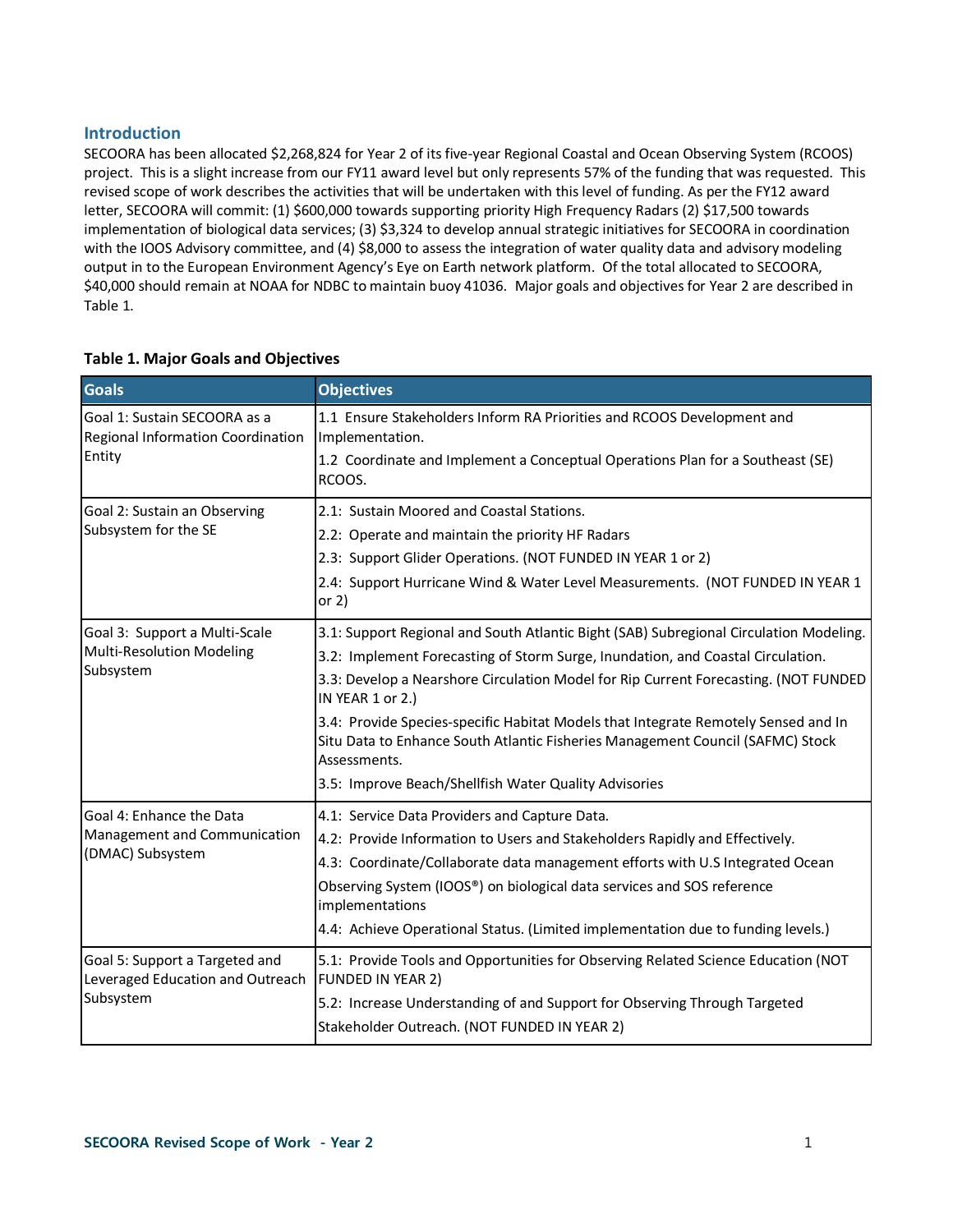### **Goal 1: Sustain SECOORA as a Regional Information Coordination Entity (RICE)**

SECOORA is an independently operating 501(c)(3). We will provide fiscal management for this award. Megan Lee is SECOORA's Business Manager and serves as fiscal manager, with assistance from an accountant, bookkeeper, and oversight of the Executive Director. We will be responsible for overall project management. Project Management includes fiduciary oversight of all sub-awards, preparation and submission of financial and progress reports, and ensuring coordination and collaboration both among PIs within each RCOOS subcomponent and among PIs across the various RCOOS subcomponents. Sixteen PIs and 13 separate sub-awards contribute to this project necessitating a significant investment of effort for project and fiscal management, technical communications, and task coordination for effective operations. Responsibilities will be shared among the RCOOS manager (V. Subramanian), SECOORA's Executive Director (D. Hernandez), and the Business Manager (Megan Lee). A communication specialist, Megan Treml, will assist with website, e-newsletter and related outreach activities.

SECOORA is a membership-based organization that seeks stakeholders with interests in coastal and ocean data and information to help prioritize our activities and participate in developing stakeholder-based products. With Year 2 funding, SECOORA will continue to seek new members through our Web site, outreach via newsletters and direct recruitment by staff. We will also host an annual member and stakeholder meeting in Spring 2013. SECOORA will partner with stakeholders, such as the South Atlantic Alliance (SAA), federal agency representatives, fishery managers, and others. SECOORA will continue development of a Conceptual Operations Plan for a fully instrumented RCOOS with defined service levels, commensurate with funding, that provides coordinated monitoring, assessment and prediction. We will also be working with SECOORA's Board and Science committee to prioritize activities in recognition of ongoing budget limitations. Hernandez and Subramanian will coordinate these efforts with IOOS and NFRA activities.

Additional coordination responsibilities include working closely with the Gulf of Mexico Coastal Ocean Observing System (GCOOS) in the FL region. We will continue to interact with GCOOS to ensure that messages, products, and projects are coordinated and resources are leveraged. Staff will attend NFRA, IOOS, and other RA meetings as funding allows.

| <b>Institution</b> | <b>Funding</b> | <b>Activity</b>                                                                                                                                           |  |  |
|--------------------|----------------|-----------------------------------------------------------------------------------------------------------------------------------------------------------|--|--|
| <b>SECOORA</b>     |                | \$422,881 Ensure Continued and Efficient Governance, Management and<br>operations of the RA.                                                              |  |  |
|                    |                | Provide forums, i.e. workshops, meetings, that enable stakeholder<br>assessment and engagement.                                                           |  |  |
|                    |                | Coordinate with the SAA, federal and other stakeholders.                                                                                                  |  |  |
|                    |                | Ensure SECOORA plans and gaps analysis align with National<br>Federation of Regional Associations (NFRA) and IOOS office<br>guidance and/or requirements. |  |  |
|                    |                | Refine and maintain RCOOS Conceptual Operations Plan.                                                                                                     |  |  |
|                    |                | Develop materials for RA Certification.                                                                                                                   |  |  |
| <b>TOTAL</b>       | \$422,881      |                                                                                                                                                           |  |  |

#### **Table 2. RICE Activities**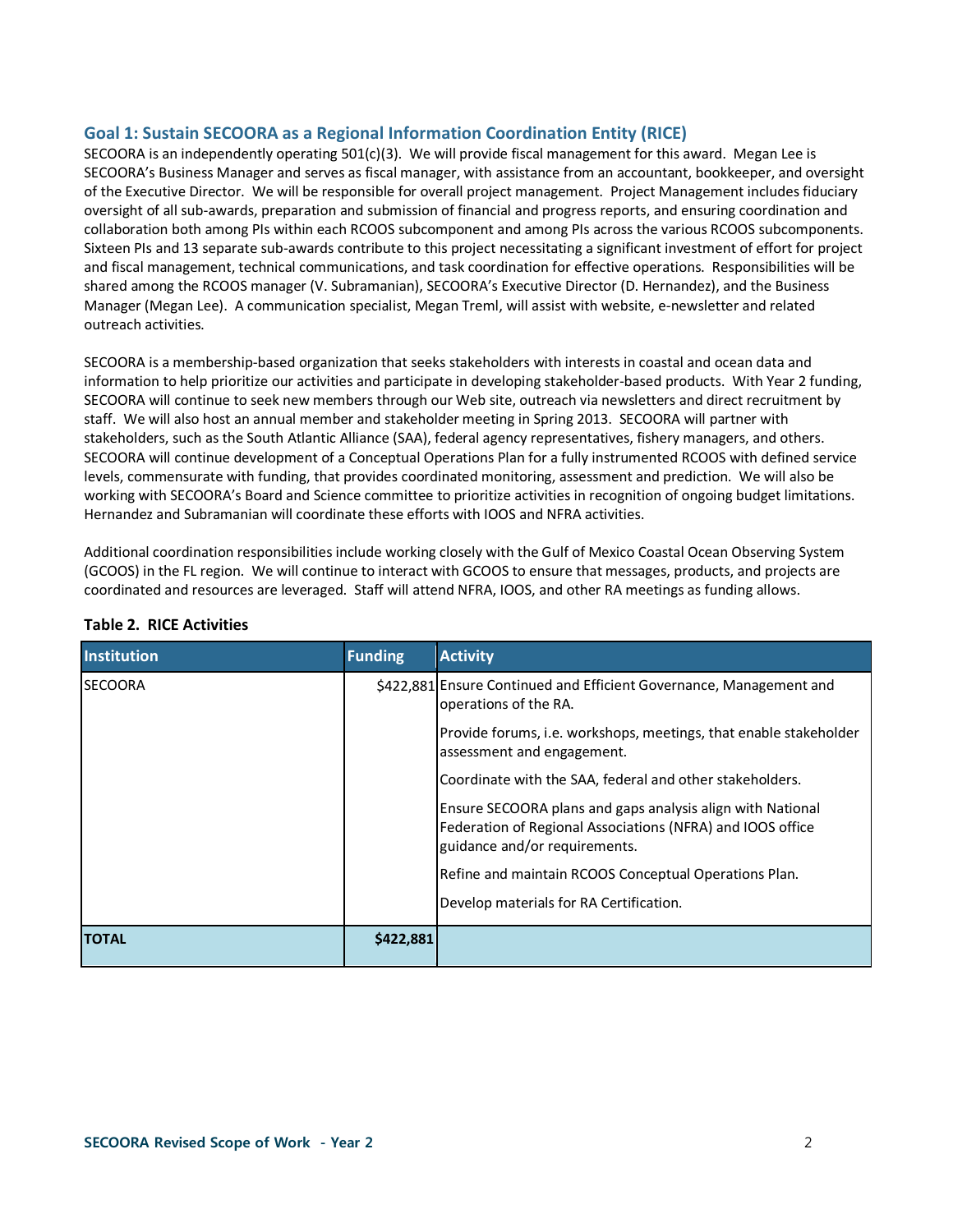#### **Goal 2: Sustain an Observing Subsystem for the SE**

The observing subsystem provides the basis for the RCOOS by supporting and integrating existing assets and observations specific to the development of products identified in this proposal. In most cases, we propose to maintain existing systems deployed as part of pre-SECOORA programs. For all observing assets, the level of funding greatly impacts spare parts and technician support for maintenance of assets and management of data. It also limits principal investigator (PI) time and ability to interface with stakeholders. SECOORA will continue to support the operation and maintenance of offshore moored stations and coastal stations with the caveat that assets in the SECOORA footprint have been purchased through a mix of state, research, and IOOS funding. Operations are not sustainable at current funding levels. USF will maintain as many moorings as possible, but can only commit to operating two of the moored stations with the available funding. Similarly, UNCW is operating without any margin and any significant equipment failures will likely result in removing assets from the water. The SEAKEY network is being removed from operational status at this time, resulting the discontinuation of data collection from long-term monitoring stations, some with 20-year records. SECOORA is allocating \$600,000 to the IOOS identified priority HF Radar sites in the SECOORA foot print, which is a 42% increase from last year's funding to these systems. Each observing asset will provide near-real-time data for multiple users, and provide information required to support proposed and existing stakeholder products (e.g., those required for oil spill response, National Weather Service Marine Weather Portal, Beach/Shellfish Water Quality Advisories, and search and rescue (SAR) operation surface current requests). Table 3 below provides specific information on the PI's, funding, and assets for the Observing Subsystem. Note that funding is not available for **Objective 2.3: Support Glider Operations in Year 2; and Objective 2.4: Support Hurricane Wind and Water Level Measurements** has a Year 3 start date.

| <b>Institution</b>                                        | <b>Funding</b> | <b>Activity</b>                                                                                                                                                                                                                                                                                                                                                                                                                                                                                                                               |  |  |  |  |  |
|-----------------------------------------------------------|----------------|-----------------------------------------------------------------------------------------------------------------------------------------------------------------------------------------------------------------------------------------------------------------------------------------------------------------------------------------------------------------------------------------------------------------------------------------------------------------------------------------------------------------------------------------------|--|--|--|--|--|
| Objective 2.1: Sustain Moored and Coastal Stations        |                |                                                                                                                                                                                                                                                                                                                                                                                                                                                                                                                                               |  |  |  |  |  |
| University of South Florida<br>(Weisberg)                 |                | \$130,245 Funding COMPS surface moorings:<br>C14 and C10 measure wind velocity, relative humidity, barometric pres-<br>sure, sea surface temperature (SST), air temperature (AT), incoming short<br>and long-wave radiation, in-water velocity and temperature/salinity (T/S).<br>C12 and C13 measure wind velocity, relative humidity, barometric pres-<br>sure, SST, AT, in-water velocity and T/S.                                                                                                                                         |  |  |  |  |  |
| University of South Florida<br>(Merz)                     |                | \$43,406 Funding COMPS in-shore tidal meteorological: consists of seven stations<br>located along the Gulf of Mexico's West Florida Coast from Shell Point<br>south to Big Carlos Pass. These stations typically are outfitted with wind<br>velocity, relative humidity, AT, barometric pressure, and precipitation<br>sensors. Marine instrumentation includes: Water Level, T, and S.                                                                                                                                                       |  |  |  |  |  |
| Florida Institute of<br>Oceanography (Virmani)            |                | \$9,999 The SEAKEYs network is being dismantled, and equipment prepared for<br>storage until such time as funding is available to re-deploy the system.                                                                                                                                                                                                                                                                                                                                                                                       |  |  |  |  |  |
| University of North<br>Carolina - Wilmington<br>(Leonard) |                | \$335,068 Oceanographic data from seven real-time moorings operated through<br>partnerships between UNCW and USC will be maintained along NC and SC.<br>Six systems measure wind velocity, barometric pressure, SST, AT, solar<br>radiation, sea level, in-water velocity, and T/S. Two of the moorings also<br>measure surface-waves. In addition, one coastal pier station that<br>measures wind velocity, barometric pressure, SST, AT, solar radiation, sea<br>level, S, water-column currents, and surface waves also will be supported. |  |  |  |  |  |
| <b>TOTAL MOORED AND</b><br><b>COASTAL</b>                 | \$518,718      |                                                                                                                                                                                                                                                                                                                                                                                                                                                                                                                                               |  |  |  |  |  |

#### **Table 3. Observing Subsystem Activities**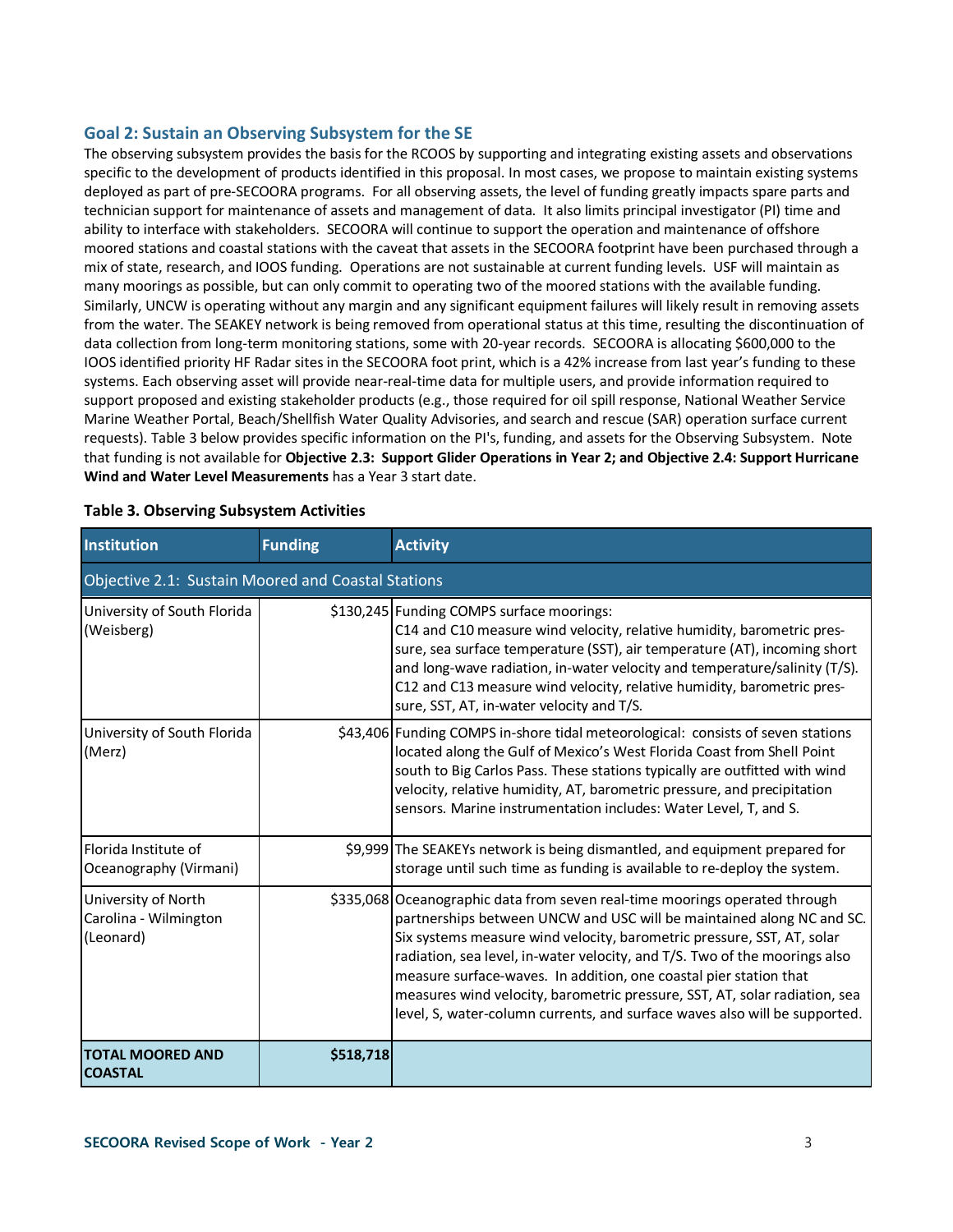| <b>Institution</b>                                                                                                                       | <b>Funding</b>                                          | <b>Activity</b>                                                                                                |  |  |  |  |  |  |
|------------------------------------------------------------------------------------------------------------------------------------------|---------------------------------------------------------|----------------------------------------------------------------------------------------------------------------|--|--|--|--|--|--|
|                                                                                                                                          | Objective 2.2: Maintain High Frequency Radar Operations |                                                                                                                |  |  |  |  |  |  |
| University of South FL<br>(Weisberg)                                                                                                     |                                                         | \$143,571 Support three CODAR sites and transition to adding fourth CODAR site<br>Location: West Florida Shelf |  |  |  |  |  |  |
| Skidaway Institute of<br>Oceanography (SkIO)<br>(Savidge)                                                                                |                                                         | \$104,286 Support two WERA radar arrays.<br>Location: St. Catherine's and Jekyll Island, GA                    |  |  |  |  |  |  |
| University of Miami (Shay)<br>\$143,571 Support four WERA radar arrays.<br>Location: Crandon, Virginia Key, Broad Key and Dania Beach    |                                                         |                                                                                                                |  |  |  |  |  |  |
| University of NC - Chapel<br>Hill (Seim)                                                                                                 |                                                         | \$104,287 Support two CODAR radar arrays.<br>Location: Outer Banks of NC                                       |  |  |  |  |  |  |
| University of South<br>\$104,286 Support two WERA radar arrays.<br>Location: Georgetown, SC and Fort Caswell, NC<br>Carolina (Voulgaris) |                                                         |                                                                                                                |  |  |  |  |  |  |
| <b>ITOTAL HFR</b>                                                                                                                        | \$600,001                                               |                                                                                                                |  |  |  |  |  |  |

### **Goal 3: Support a Multi-Scale Multi-Resolution Modeling Subsystem**

All Year 1 modeling components are continuing. The amount of Year 2 funding has caused some decreases in the scope of activities, which are reflected in the Year 2 Milestones.

The modeling components include the following:

- Objective 3.1: Support Regional and SAB Subregional Circulation Modeling. *Since the glider observatory has been eliminated, incorporation of that data was removed from SAB modeling work.*
- Objective 3.2: Implement Forecasting of Storm Surge, Inundation, and Coastal Circulation.
- Objective 3.3: Develop a Nearshore Circulation Model for Rip Current Forecasting. (Proposed for a Year 3 start.)
- Objective 3.4: Provide Species-specific Habitat Models that Integrate Remotely Sensed and In Situ Data to Enhance SAFMC Stock Assessments.

*This project has drastically cut percent time and satellite overhead.*

Objective 3.5: Improve Beach/Shellfish Water Quality Advisories.

*This project has had to remove a primary PI (Kelsey).*

All projects except Objective 3.3, rip current modeling, were initiated in Year 1 and all will be re-assessed in Year 3 for continued funding.

#### **Table 4. Modeling and Related Product Development**

| <b>Institution</b>                                                         | <b>Funding</b> | <b>Activity</b>                                                                                                                                                                                                                                     |
|----------------------------------------------------------------------------|----------------|-----------------------------------------------------------------------------------------------------------------------------------------------------------------------------------------------------------------------------------------------------|
| North Carolina State University (He)                                       |                | \$129,897 Support Regional and SAB Subregional Circulation Modeling.                                                                                                                                                                                |
| University of Florida (Sheng) and<br>North Carolina State University (Xie) | \$56,434       | \$117,220 and Provide real-time forecasting of inundation and storm surge.                                                                                                                                                                          |
| ROFFS (Roffer), University of Miami<br>CIMAS (Muhling), SAFMC (Pugliese)   |                | \$73,807 Develop data products derived from satellite and in situ<br>observations for fisheries stock assessment.                                                                                                                                   |
| University of South Carolina (Porter)                                      |                | \$38,845 Provide a decision support tool for beach/shellfish water<br>quality advisories.<br>Assess the integration of water quality data and advisory modeling<br>output in to the European Environment Agency's Eye on Earth<br>network platform. |
| <b>TOTAL MODELING</b>                                                      | \$416,202      |                                                                                                                                                                                                                                                     |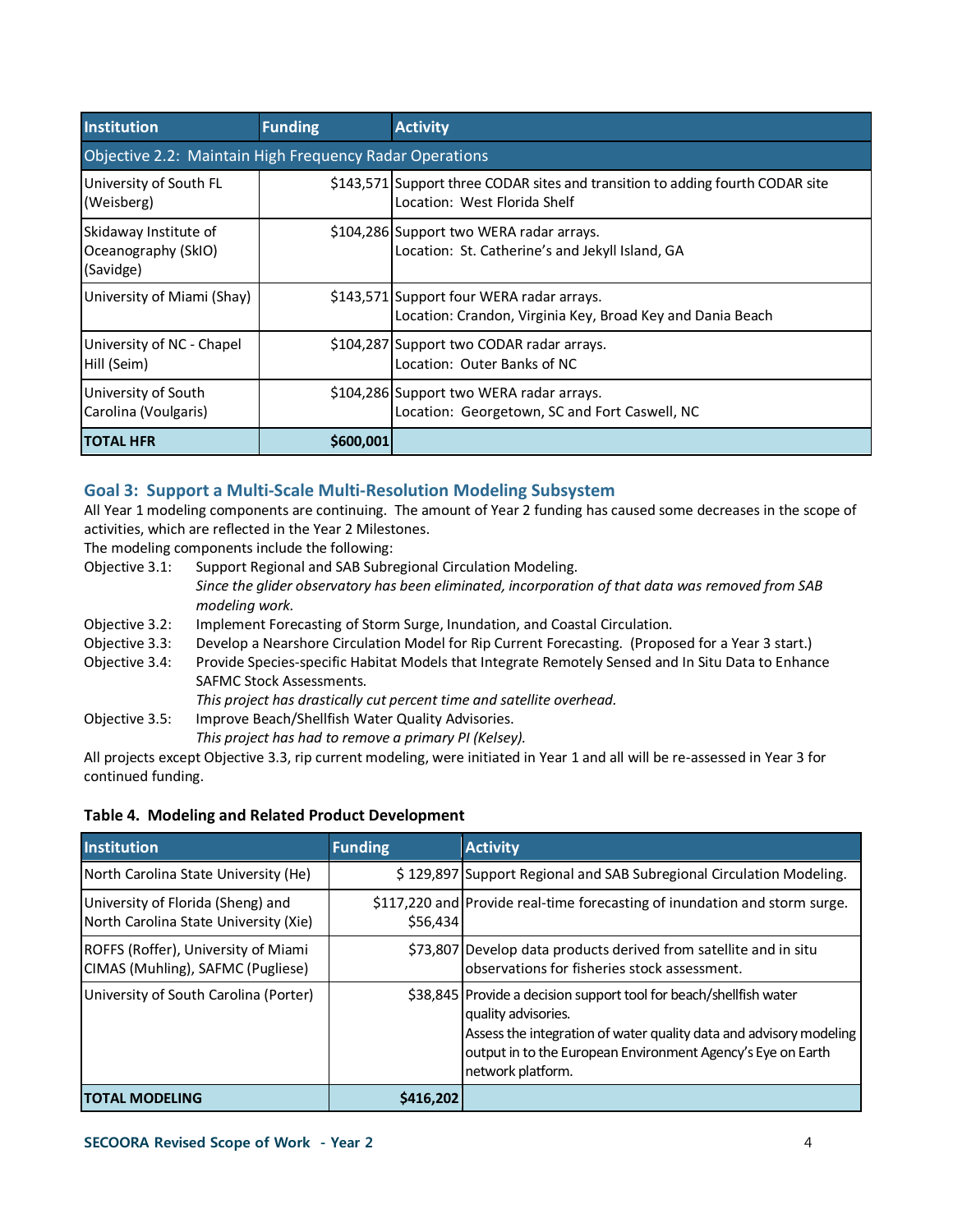### **Goal 4: Enhance the DMAC Subsystem**

Some of the key strengths of SECOORA's DMAC enterprise are the effective working relationships and collaborations fostered by the Data Management Coordinating Committee (DMCC), which is comprised of regional technical personnel responsible for operating and upgrading the data management system of SECOORA. Building on previous work, SECOORA will optimize access to regionally-aggregated information via a web interface that supports SECOORA's thematic priorities. This will be accomplished through continued salary support for members of the DMCC to allow them to enhance the work accomplished under previous SECOORA RCOOS grants, and to incorporate the progress made by the complementary Carolinas RCOOS data management effort.

| <b>Institution</b>                                                 | <b>Funding</b> | <b>Activity</b>                                                                                                                                                                                                                                    |
|--------------------------------------------------------------------|----------------|----------------------------------------------------------------------------------------------------------------------------------------------------------------------------------------------------------------------------------------------------|
| University of SC (Porter)<br>University of NC - Chapel Hill (Seim) |                | \$182,386 Service data providers and RCOOS subsytem PIs<br>Assess SOS response formats                                                                                                                                                             |
| <b>IOOS Biological Data Services</b><br>Implementation)            | \$17,500       | \$79,136 Integrate SECOORA asset inventory into the SECOORA webpage<br><b>Review QARTOD activities</b><br>Work with IOOS Program office and GCOOS-RA on a pilot project to<br>implement IOOS DMAC Biological Observations Standards in IOOS<br>RAs |
| <b>TOTAL DMAC</b>                                                  | \$279,022      |                                                                                                                                                                                                                                                    |

# **Goal 5: Support a Targeted and Leveraged Education and Outreach Subsystem**

Due to funding limitations, objectives under this goal have been severely reduced. For Year 2, the primary focus of the Education and Outreach (E&O) subsystem is to engage stakeholders regarding observing technologies, data, products, and services. Note that Goals 1, 3, and 4 include outreach activities that complement and contribute to the E&O subsystem.

#### **Table 6. Education and Outreach Activities**

| <b>Institution</b>                  | <b>Funding</b>                              | <b>Activity</b>                                           |
|-------------------------------------|---------------------------------------------|-----------------------------------------------------------|
| SECOORA (Hernandez/Treml)           | Funding allocated<br>lin Goals 1 & 4        | Develop success stories and related outreach information. |
| <b>TOTAL EDUCATION AND OUTREACH</b> | <b>Funding allocated</b><br>lin Goals 1 & 4 |                                                           |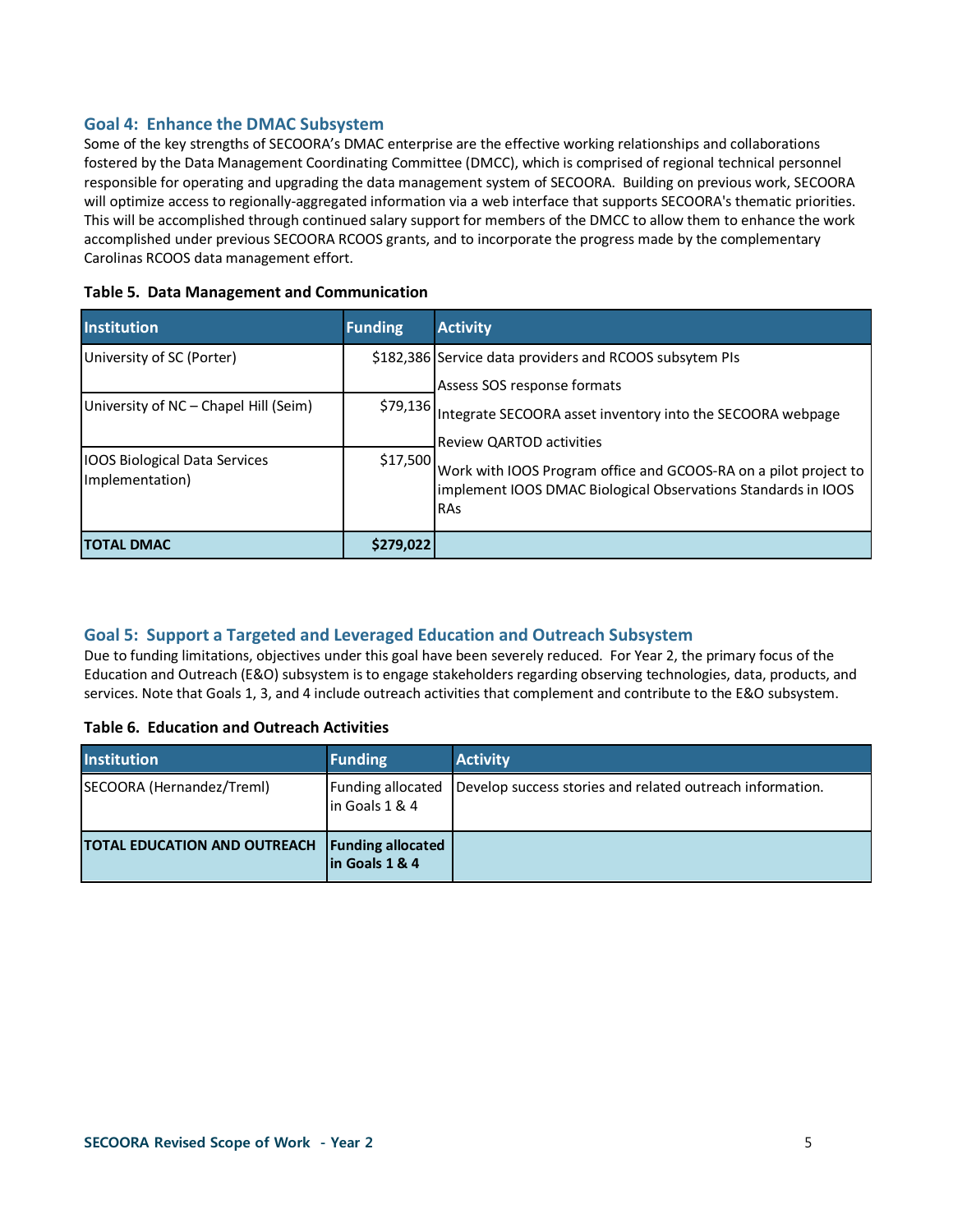# **Milestone Chart**

# **Table 7. Milestones for Year 2 by Quarter**

|                                                                       |   |   | 2012-2013 Quarter |   |
|-----------------------------------------------------------------------|---|---|-------------------|---|
| <b>Goals and Milestones</b>                                           | 1 | 2 | 3                 | 4 |
| Goal 1: Sustain SECOORA as a regional information coordination entity |   |   |                   |   |
| Provide timely grant reports to NOAA<br>А.                            |   | X |                   | x |
| Hold Board Meeting Fall 2012 and Member Meeting<br>В.                 |   |   |                   |   |
| Spring 2013                                                           |   | x |                   | x |
| Publish e-newsletters and other outreach material<br>C.               | x | X | x                 | x |
| Coordinate with GCOOS on FL activities<br>D.                          | x |   |                   | x |
| SECOORA Web site updates focused on data portal<br>Ε.                 |   |   |                   |   |
| expansion, and PI project news                                        |   |   |                   | x |
| Work with NFRA and IOOS office to effectively<br>F.                   |   |   |                   |   |
| respond to NOAA and other National level                              | x | X | x                 | x |
| requirements, including RA Certification                              |   |   |                   |   |
| Refine and maintain RCOOS Conceptual Operations<br>G.                 | x | x | x                 | x |
| (Build out) Plan                                                      |   |   |                   |   |
| Support regional collaboration<br>H. .                                | x | x | X                 | x |
| Evaluate mechanisms to track operational statistics,<br>Τ.            | x | x | x                 | x |
| product usage, and outcome measures and metrics                       |   |   |                   |   |
| Goal 2: Sustain an Observing Subsystem for the SE                     |   |   |                   |   |
| Operate and maintain moored and coastal stations<br>А.                | x | x | x                 | x |
| (COMPS and Carolina RCOOS)                                            |   |   |                   |   |
| Report moored and coastal stations data to<br>В.                      | x | х | х                 | x |
| secoora.org                                                           |   |   |                   |   |
| Operate and maintain Priority Radars<br>C.                            |   |   |                   |   |
| Hourly surface current maps from the<br>i.                            |   |   |                   |   |
| various regions via individual and SECOORA                            | x | x | x                 | x |
| web sites                                                             |   |   |                   |   |
| Estimates of significant wave heights from<br>ii.                     | x | X | x                 | x |
| the HF radar data                                                     |   |   |                   |   |
| Develop/report performance metrics of<br>iii.                         |   |   |                   |   |
| CODARs and WERAs throughout the SE                                    | x | x | x                 | x |
| including accuracy estimates of the surface                           |   |   |                   |   |
| currents                                                              |   |   |                   |   |
| Provide the radial currents to the National<br>iv.                    |   |   |                   |   |
| Servers (SIO/Rutgers) for the National HF                             | x | x | x                 | x |
| radar network                                                         |   |   |                   |   |
| D. Update Asset inventory/ provide performance metrics                |   | X | X                 | x |
| Goal 3: Support a multi-scale multi-resolution Modeling Subsystem     |   |   |                   |   |
| Support and enhance SABGOM model<br>А.                                | x | X | X                 | X |
| Sustain and enhance NCSU Ocean<br>i.                                  |   |   |                   |   |
| circulation Nowcast/Forecast modeling                                 |   |   | x                 | x |
| system and serve model output through the                             |   |   |                   |   |
| <b>THREDDS</b> server                                                 |   |   |                   |   |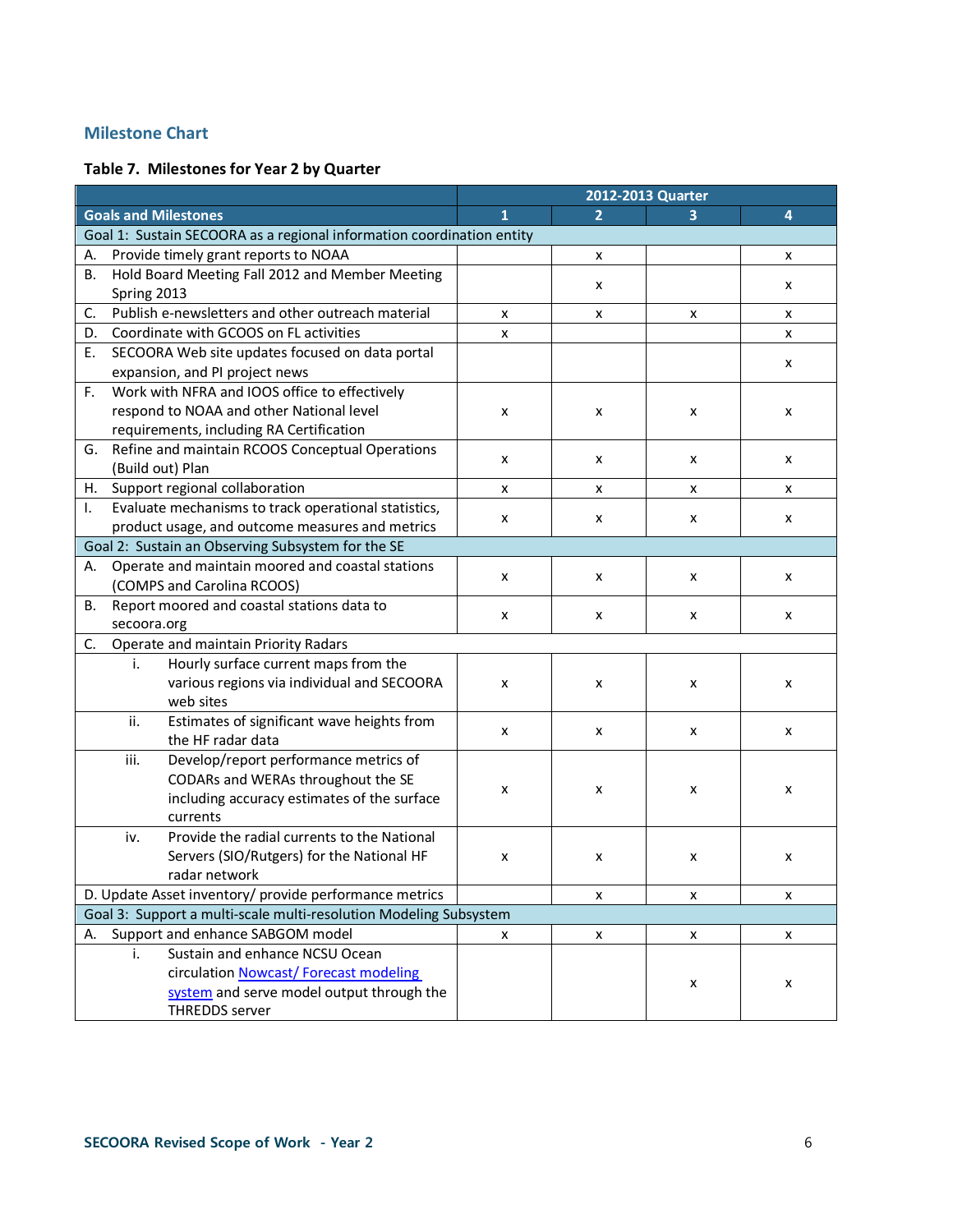|    |       |                                                                                                    |              |   | 2012-2013 Quarter |                |
|----|-------|----------------------------------------------------------------------------------------------------|--------------|---|-------------------|----------------|
|    |       | <b>Goals and Milestones</b>                                                                        | $\mathbf{1}$ | 2 |                   | $\overline{4}$ |
|    | ii.   | Model skill assessment for all physical                                                            |              |   |                   |                |
|    |       | variables through appropriate comparisons                                                          |              |   |                   |                |
|    |       | with available observations; implement a                                                           |              |   |                   |                |
|    |       | web interface for online model skill                                                               |              |   |                   |                |
|    |       | assessment, including near real-time                                                               |              |   |                   |                |
|    |       | comparisons with available coastal sea                                                             |              |   |                   |                |
|    |       | levels, buoy measured temperature/                                                                 |              |   |                   |                |
|    |       | salinity, HF Radar currents, satellite                                                             |              |   |                   |                |
|    |       | observations;                                                                                      |              |   |                   |                |
|    | iii.  | Establish the coupling of wave, atmosphere                                                         |              |   |                   |                |
|    |       | and ocean circulation models to the extent                                                         |              |   |                   |                |
|    |       | possible with FY12 funding                                                                         |              |   |                   |                |
|    | iv.   | Explore ocean data assimilation to the                                                             |              |   |                   |                |
|    |       | extent possible with FY12 funding                                                                  |              |   |                   |                |
|    | v.    | Explore ecosystem model coupling with                                                              |              |   |                   |                |
|    |       | circulation model to the extent possible                                                           |              |   |                   |                |
|    |       | with FY12 funding                                                                                  |              |   |                   |                |
| В. |       | Provide real-time forecasting of inundation and storm surge                                        |              |   |                   |                |
|    | i.    | Raw data availability                                                                              | x            | x |                   |                |
|    | ii.   | 3rd FL domain (NGOM) 2D model                                                                      |              |   | х                 |                |
|    | iii.  | 4th FL domain (SE) 2D model                                                                        |              |   |                   | x              |
|    | iv.   | Validate FL domain forecast and make                                                               |              |   |                   |                |
|    |       | forecast data available to partners -                                                              | x            | x | x                 | x              |
|    |       | UF/NCSU                                                                                            |              |   |                   |                |
|    | v.    | <b>Annual PURC Conference</b>                                                                      |              |   |                   | x              |
|    | vi.   | Workshops with District Partners                                                                   |              |   | X                 |                |
|    | vii.  | Solicit partner feedback                                                                           | X            | x | X                 | x              |
| C. |       | Develop data products derived from satellite & in situ observations for fisheries stock assessment |              |   |                   |                |
|    | i.    | Assemble satellite derived environmental                                                           |              |   |                   |                |
|    |       | datasets                                                                                           | x            | x | x                 | x              |
|    | ii.   | Assemble in situ environmental datasets                                                            | x            | x | x                 | X              |
|    | iii.  | Process satellite data (SST, ocean color,                                                          |              |   |                   |                |
|    |       | altimeter) for SEAMAP cruises                                                                      | x            | x | x                 | х              |
|    | iv.   | Extract and compile habitat and                                                                    |              |   |                   |                |
|    |       | environmental data for all species of                                                              | X            | X | x                 | x              |
|    |       | interest                                                                                           |              |   |                   |                |
|    | v.    | Define relationships between species                                                               |              |   |                   |                |
|    |       | distributions and environment                                                                      | X            | x | x                 | X              |
|    | vi.   | Develop and refine satellite data products                                                         | x            | x | x                 | X              |
|    | vii.  | Provide satellite data products to SEAMAP                                                          |              |   |                   |                |
|    |       | cruises as needed                                                                                  | x            | x | x                 | X              |
|    | viii. | Analyze fish (larvae and adults) data and                                                          |              |   |                   |                |
|    |       | environmental data.                                                                                | x            | X | x                 | x              |
|    | ix.   | Define temporal and/or spatial shifts for all                                                      |              |   |                   |                |
|    |       | species                                                                                            |              |   |                   | x              |
|    | х.    | Model interactions between species                                                                 |              |   | X                 | x              |
|    | xi.   | Evaluate apparent changes in species                                                               |              |   |                   |                |
|    |       | dominance                                                                                          |              |   | x                 | x              |
|    | xii.  | Team meetings in Charleston and Miami                                                              |              |   | x                 | X              |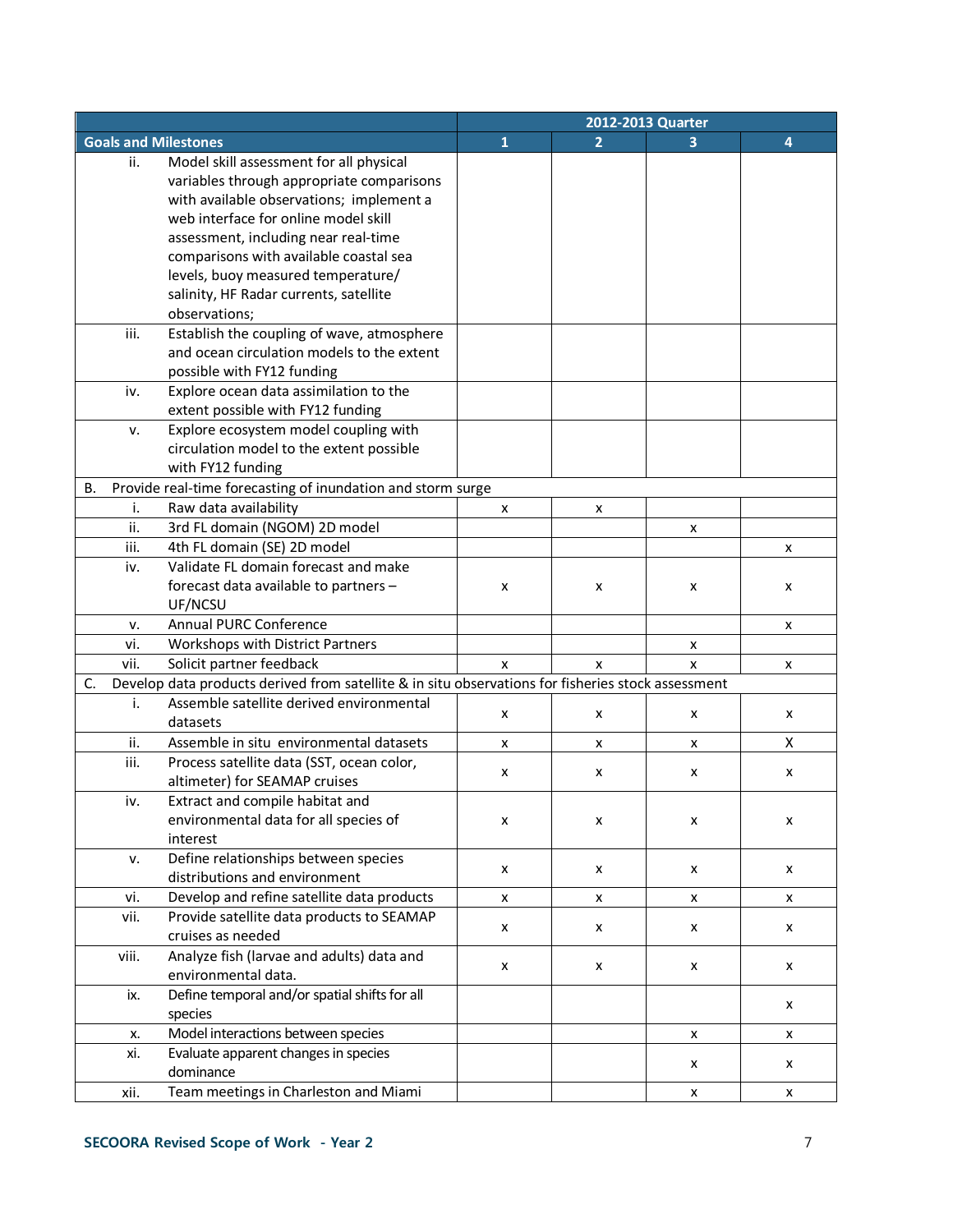|                                                                                                                                                                                                            | 2012-2013 Quarter |   |   |   |
|------------------------------------------------------------------------------------------------------------------------------------------------------------------------------------------------------------|-------------------|---|---|---|
| <b>Goals and Milestones</b>                                                                                                                                                                                | 1                 | 2 |   | 4 |
| Provide decision support tool for beach/shellfish WQ advisories<br>D.                                                                                                                                      |                   |   |   |   |
| Enhance a mobile (Smartphone and iPad)<br>i.<br>application that allows users to see their<br>location and the location of swimming<br>advisory issuances and associated data in<br>their area.            | x                 | x |   |   |
| ii.<br>Develop Geographic Information Systems-<br>based modules to extract modeled salinity<br>and HFR data over<br>user specified boundaries                                                              |                   |   | x | x |
| iii.<br>Integrate new data inputs (modeled<br>salinity and HFR) and develop and assess<br>new statistical analyses to predict bacterial<br>concentration based on data available from<br>all input sources |                   |   | x | x |
| Assess the integration of water quality data<br>iv.<br>and advisory modeling output in to the<br>European Environment Agency's Eye on<br>Earth network platform.                                           | x                 | x |   |   |
| Goal 4: Implement a DMAC Subsystem                                                                                                                                                                         |                   |   |   |   |
| Service Data Providers and RCOOS Subsystem PIs-<br>А.                                                                                                                                                      | x                 | x | x | х |
| Assess Sensor Observation Service response formats<br>В.                                                                                                                                                   | x                 | x | x | x |
| Integrate the SECOORA Asset Inventory into the web site<br>C.                                                                                                                                              | x                 | x | x | X |
| Review QARTOD activities<br>D.                                                                                                                                                                             | X                 | x | X | X |
| Implement IOOS Biological Data Pilot Project in<br>Ε.<br>coordination with IOOS Program Office and GCOOS-RA                                                                                                | x                 | x |   |   |
| Goal 5: Support a targeted and leveraged Education and Outreach Subsystem                                                                                                                                  |                   |   |   |   |
| Maintain web portal for BOB and other outreach<br>А.<br>activities                                                                                                                                         | x                 | x | x | x |
| Develop outreach materials<br>В.                                                                                                                                                                           | x                 | x | x | x |
| Conduct community outreach highlighting the<br>C.<br>importance of observatories and SECOORA's<br>products.                                                                                                | x                 | x | x | х |
| Develop success stories with PIs to highlight on Web<br>D.<br>site, newsletters, one-pagers, etc.                                                                                                          | x                 | x | x | x |